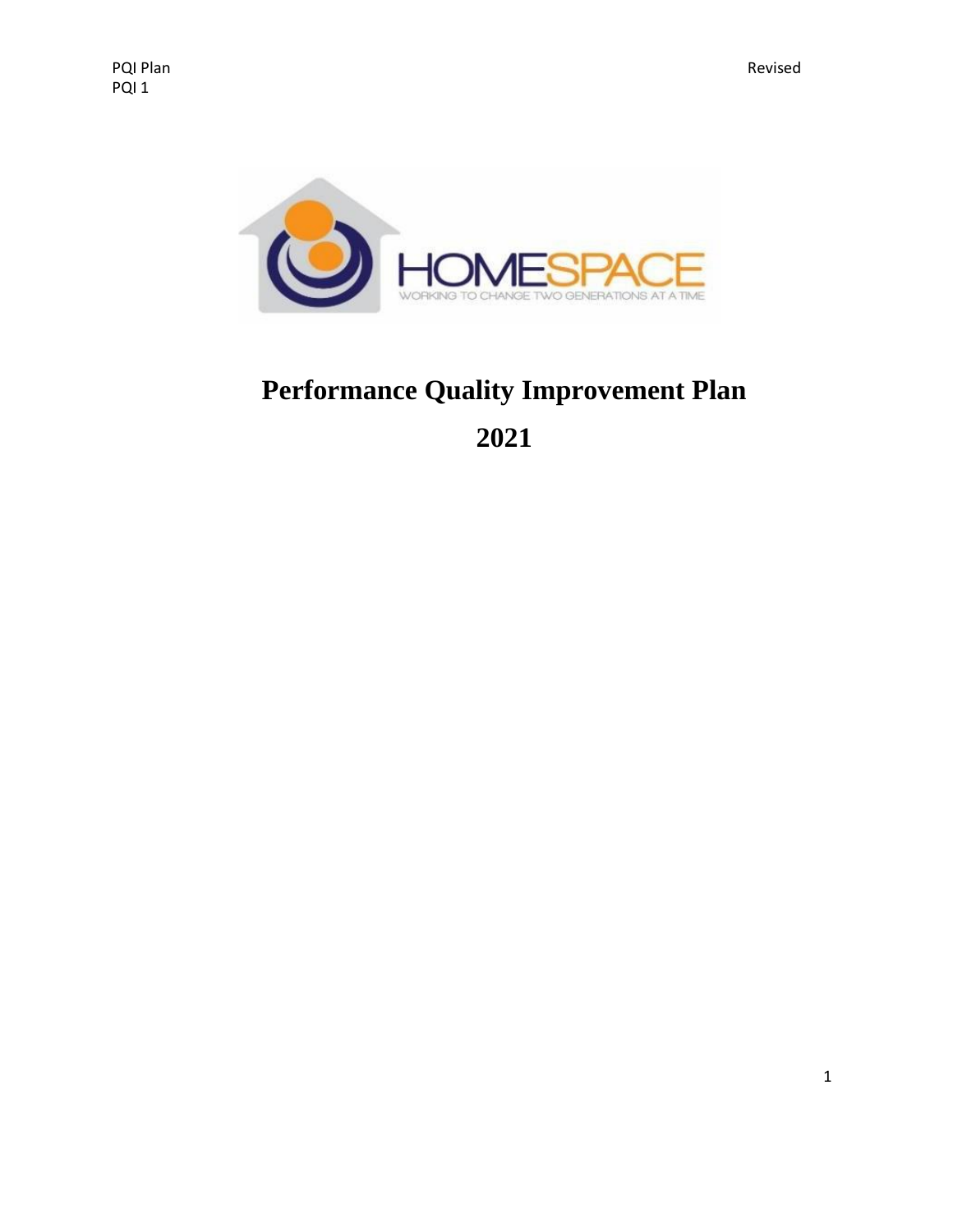#### **Introduction**

Since 1989 Homespace Corporation has been successfully helping young, at-risk individuals (age 14-21 years old) to forge a better life for themselves and their children. Homespace provides a safe, nurturing environment where these individuals can learn the skills to better themselves and their families, and break the cycle of public welfare dependency. In addition to comprehensive clinical services, individuals receive independent living skills training focusing on job-readiness, budgeting, household management, nutrition and parenting.

Homespace Corporation is a family. We are guided by integrity, treating everyone with dignity and respect. Our clients, guests, and staff are given the security of a safe and caring environment. We encourage empowerment driven by knowledge. Homespace succeeds when we work in collaboration with our internal and external partners who will help us achieve our mission.

#### Mission

Homespace Corporation supports at-risk young women to achieve independence two generations at a time.

#### Vision

Homespace Corporation strives to be the premier agency in WNY that provides services for atrisk young women and empowers them to be independent members of the community.

#### Values

 $Family \sim Self-Sufficiency \sim Responsibility \sim Security \sim Resiliary$ 

#### **Section 1: Homespace Corporation's Philosophy of PQI**

Homespace Corporation's Performance and Quality Improvement (PQI) program promotes excellence and continuous improvement agency-wide in all of its programs. Homespace's Board of Directors, Executive Director and supervisory staff place top priority on Performance Quality Improvement and strive for excellence. The leadership team endorses the collection and constructive use of data, which assists in evaluating every program, their services and all individuals and families served. In addition to regular evaluation and monitoring; planning, remediation, and improvement ensure our commitment to Performance Quality Improvement that creates a high-learning, high-performance, results-orientated environment.

Our PQI plan is broad and encompasses all employees, Board of Directors and identified stakeholders. More specifically, all levels of staff are involved in our PQI program through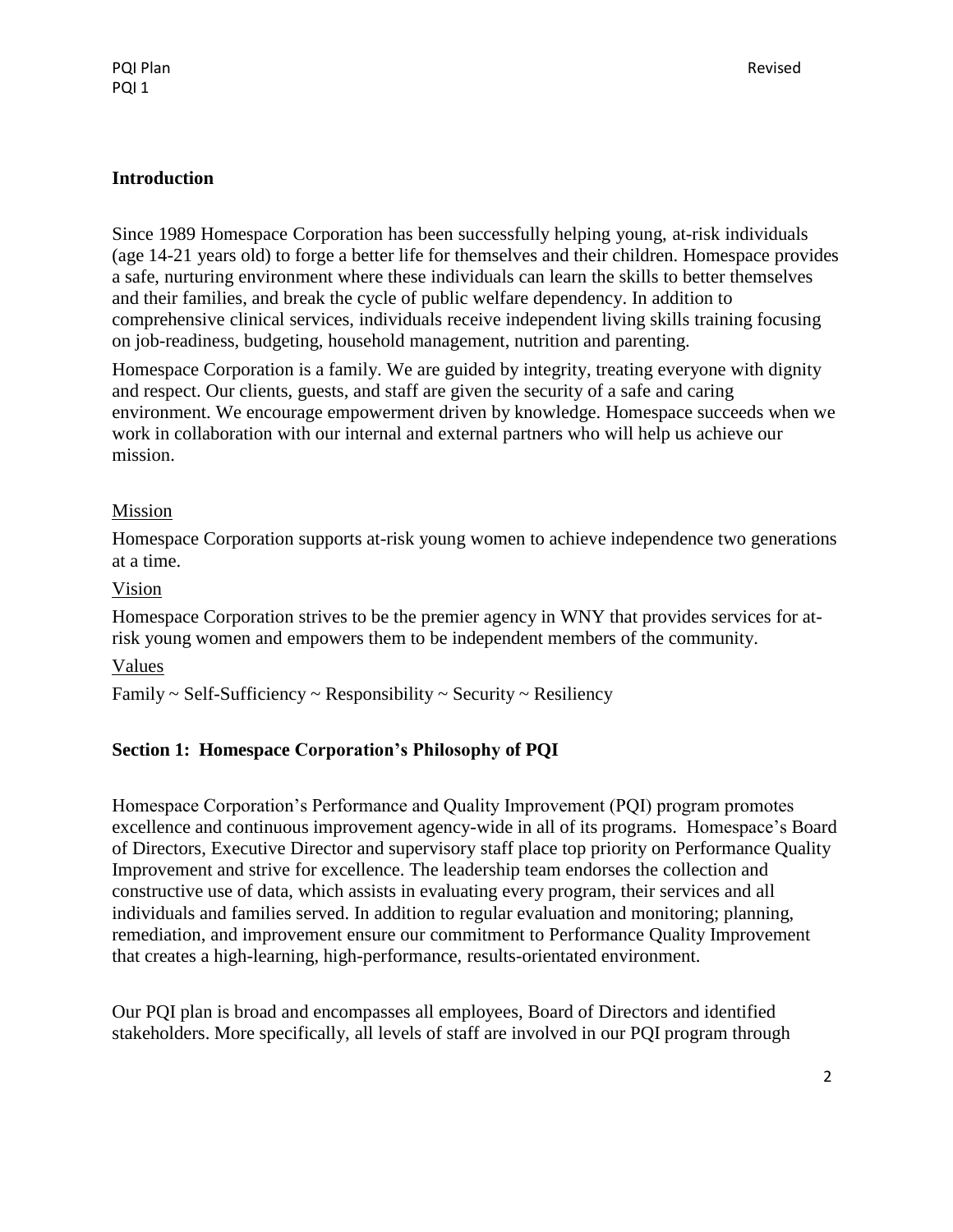annual training, staff meetings, data collection, annual surveys and quarterly feedback opportunities. All stakeholders participate in annual surveys and we specifically encourage this involvement and believe that the bottom up approach benefits our organization as a whole.

#### **Section 2: Stakeholders**

A major facet of our PQI program comes through continual interaction with our stakeholders. This provides us with an ongoing understanding of community and organizational needs, areas of improvement, understanding of community impact and collaborative ideas for the future.

The following is a list of our major stakeholders and how they engage in the PQI process:

- Clients
- Leadership
- Employees
- Board of Directors
- Community Members
- Funders

#### Stakeholder Group: CLIENTS

*Description:* The Clients served at Homespace Corporation are our primary stakeholder group. They consist of foster children, ages 14-21 who are recipients of residential care, independent living services and child placement.

#### *What data do they provide?*

Clients provide Homespace with data from annual and ongoing satisfaction surveys. Clients also provide outcome data through our program outcome measurement tools.

#### *What information do they receive?*

Clients have access to our quarterly and annual PQI reports posted on our website. They also receive feedback related to client satisfaction survey responses.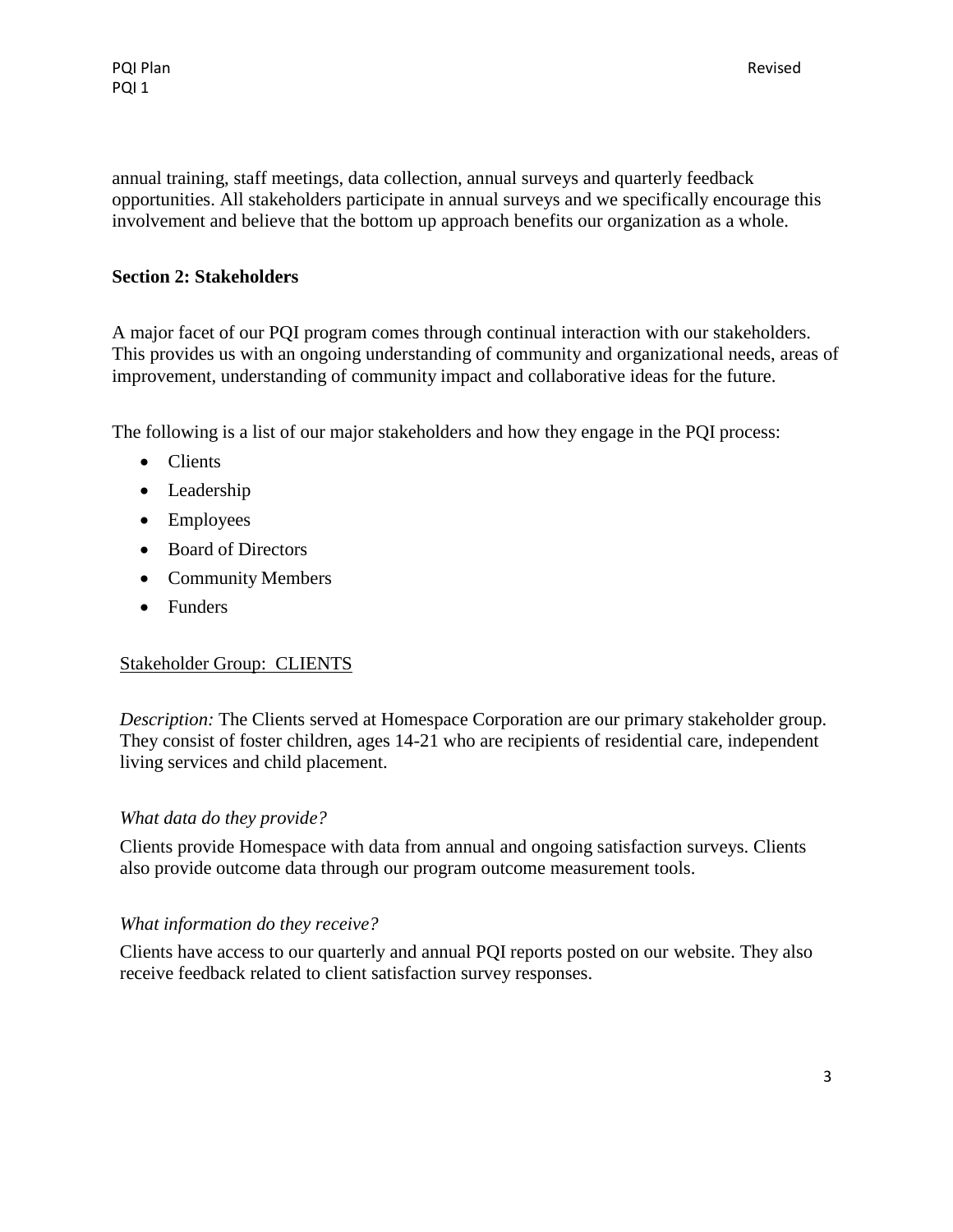PQI Plan PQI 1

#### Stakeholder Group: LEADERSHIP

*Description:* The Leadership of Homespace includes the Executive Director, Administrative Director, Director of Program Operations and Director of Services.

#### *What data do they provide?*

Leadership provides overall program feedback throughout the year. They provide reports on outcome data that are analyzed by the PQI team. All Leadership staff are members of the PQI team.

#### *What information do they receive?*

Leadership receive quarterly and annual PQI reports and the Homespace Annual Report. They also receive the results of annual staff surveys, client surveys and external stakeholder surveys.

#### Stakeholder Group: EMPLOYEES

*Description:* Employees include Youth Support Specialists, Case Planners, Independent Living workers, mid-Management, Clinical and Administrative Staff.

#### *What data do they provide?*

Employees provide feedback in our annual employee satisfaction survey and suggestions at any time throughout the year. They also provide important data that is used to analyze program outcome measures. This data is collected in the form of reports, staff meetings and notes that pertain specifically to the clients. Finally, select employees are included in PQI meetings to provide insight into outcomes, tracking and trends.

#### *What information do they receive?*

Employees have access to our quarterly and annual PQI reports and the Homespace Annual Report. Employees also receive the results of the annual employee and client satisfaction surveys.

#### Stakeholder Group: BOARD OF DIRECTORS

*Description:* The Board of Directors at Homespace are a distinct group of community leaders which includes multiple disciplines that serves as a resource for the organization.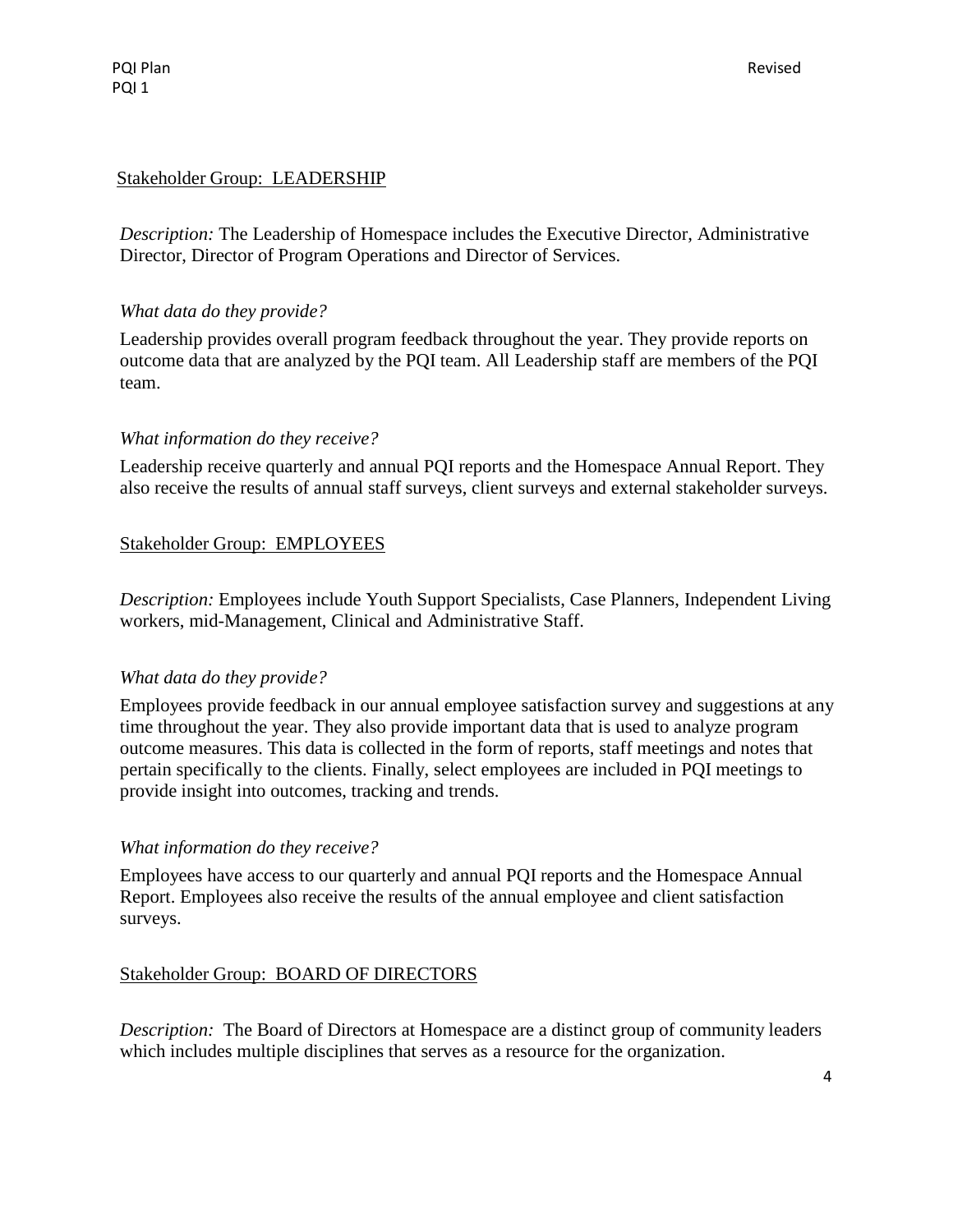#### *What data do they provide?*

They provide feedback during regular Board and committee meetings.

#### *What information do they receive?*

The Board of Directors receive our quarterly and annual PQI reports. Additionally, they receive Homespace's annual report and the audit.

#### Stakeholder Group: COMMUNITY MEMBERS

*Description:* Community members refer to partner organizations as well as the general public.

#### *What data do they provide?*

The Community provides feedback through our website which offers an opportunity to contact us and provide suggestions.

#### *What information do they receive?*

The Community has access to all information that is posted on the website, including the annual report, the PQI reports and general information about Homespace.

#### Stakeholder Group: FUNDERS

*Description:* Funders refer to the Erie County Department of Social Services (ECDSS) and New York State (NYS) who are the primary sources of support for Homespace. Additionally, Funders also include private foundations and individuals who give to Homespace either financially or materially.

#### *What data do they provide?*

Funders complete annual stakeholder surveys. ECDSS and NYS conduct regular audits and the results are provided to Homespace.

#### *What information do they receive?*

Funders have access to all information that is posted on the website, including the annual report, the PQI reports and general information about Homespace.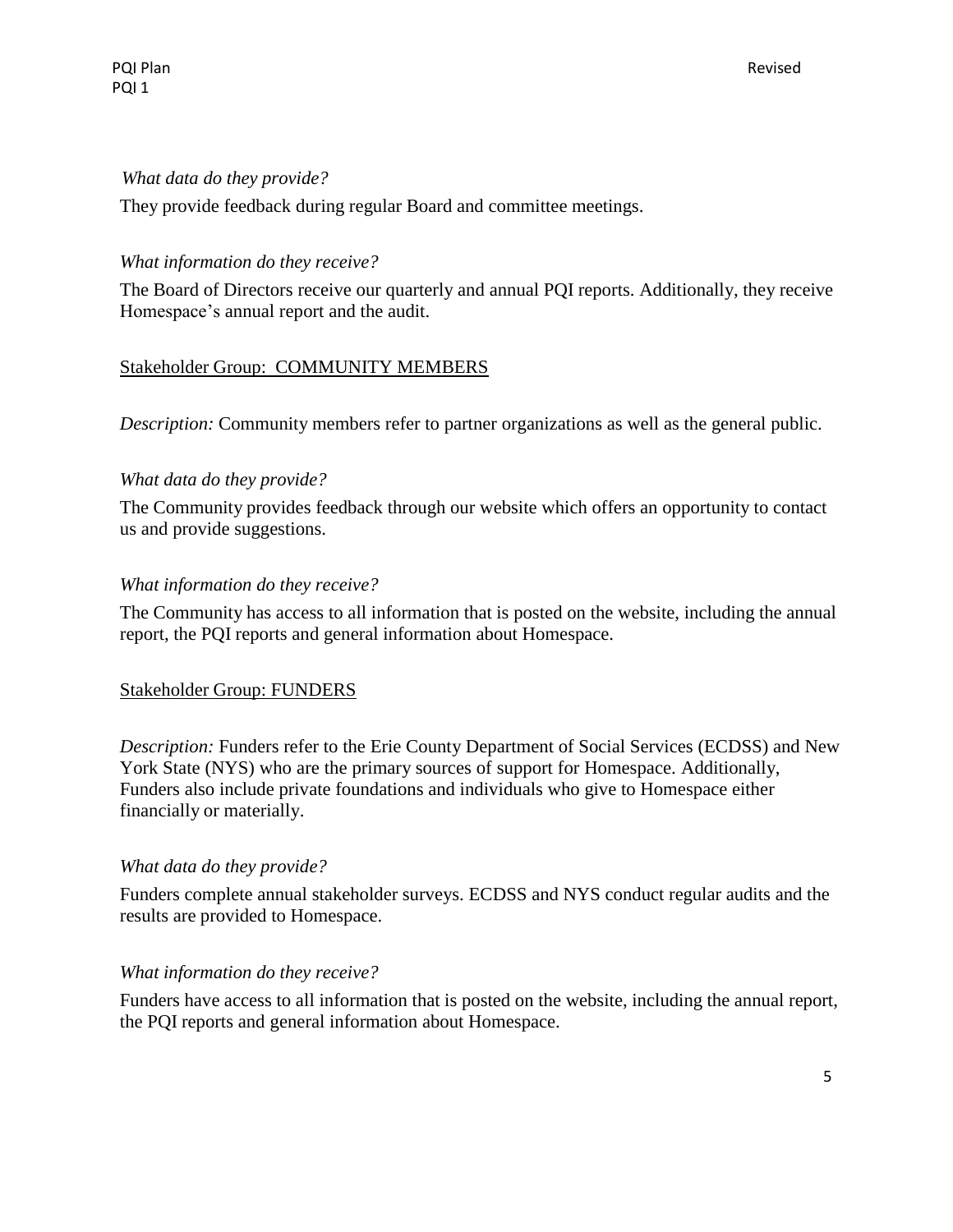#### **Section 3 – PQI Infrastructure**

Homespace has developed an infrastructure to support our PQI process, and we continually look for ways to improve it.

The Compliance & Quality Assurance Officer (CQAO) acts as the PQI Coordinator and is responsible for the full implementation of the PQI plan and coordinates the PQI schedule, meetings, and deadlines. The CQAO aggregates all data provided through programs, surveys, strategic plans, annual plans and agency administration. The CQAO is responsible for quarterly and annual PQI reports.

The PQI Committee is comprised of the following positions:

- Executive Director
- Compliance & Quality Assurance Officer
- Administrative Director
- Program Directors
- Human Resources Administrator
- Other staff as determined by the committee

The PQI Committee meets on a quarterly basis. One Management Meeting per quarter is designated as the PQI meeting. The main activities conducted by the PQI committee include a review of quarterly collected data and analysis summaries to identify trends, strengths, and weaknesses. The committee reviews any survey data received from stakeholders and implements any needed work to address areas in need of improvement. They review progress towards completion of work plans and discuss any new trends or conclusions that may yield areas necessitating further study.

Below is a chart that shows how information is exchanged within the infrastructure of the PQI Program, including all stakeholders, leadership and governance.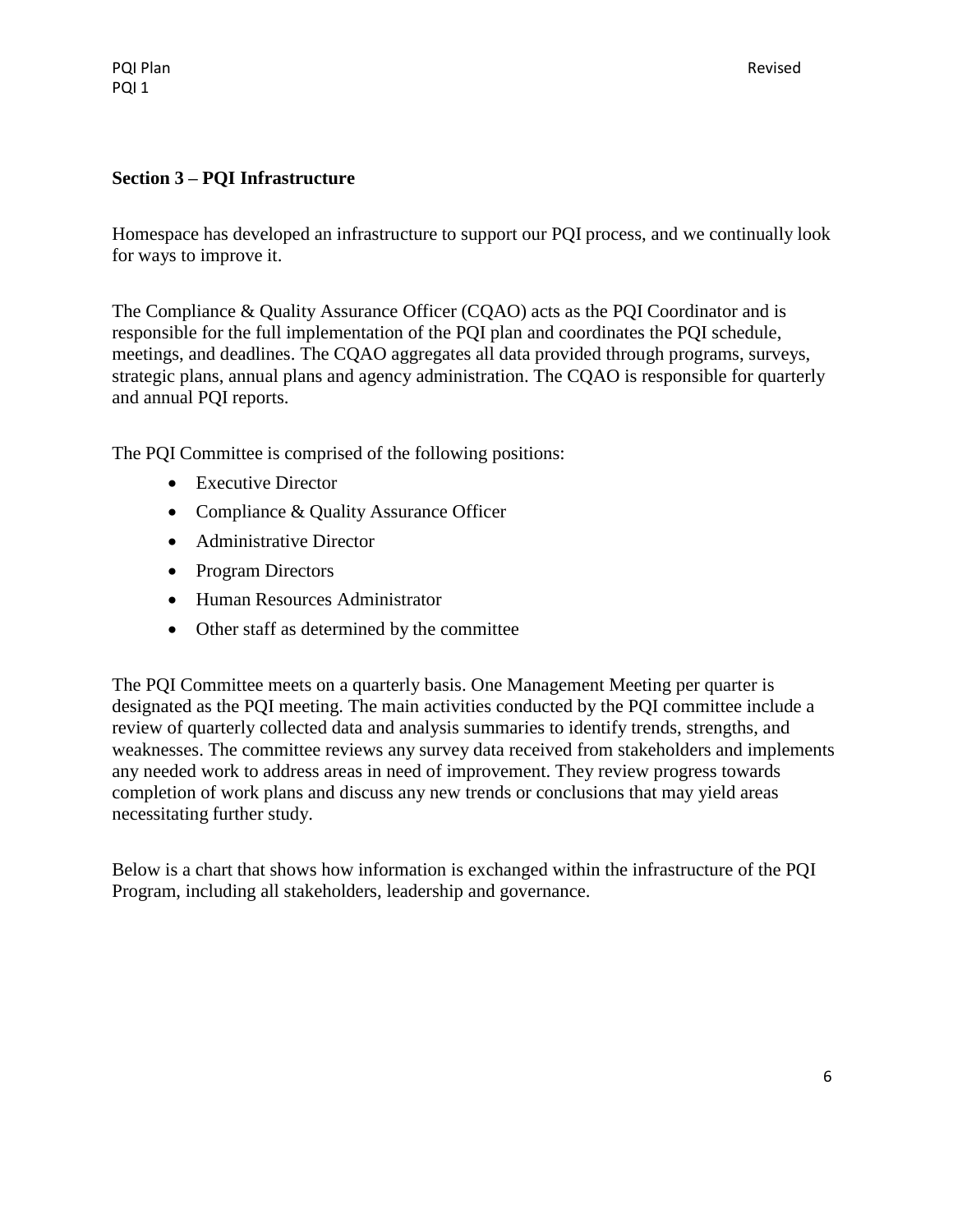

Data is first received by our stakeholders. It is filtered through the PQI Coordinator (CQAO) to assemble and present the data and findings, including strengths, weaknesses, opportunities and threats. The PQI Coordinator communicates this to the PQI Committee where much of the work is done to create improvements. The information is also communicated to the Board of Directors in order to implement a fully cohesive improvement plan.

#### **Section 4 – Change Model**

If it has been determined that change is needed in any capacity, Homespace utilizes the Plan, Do, Check and Act (PDCA) model.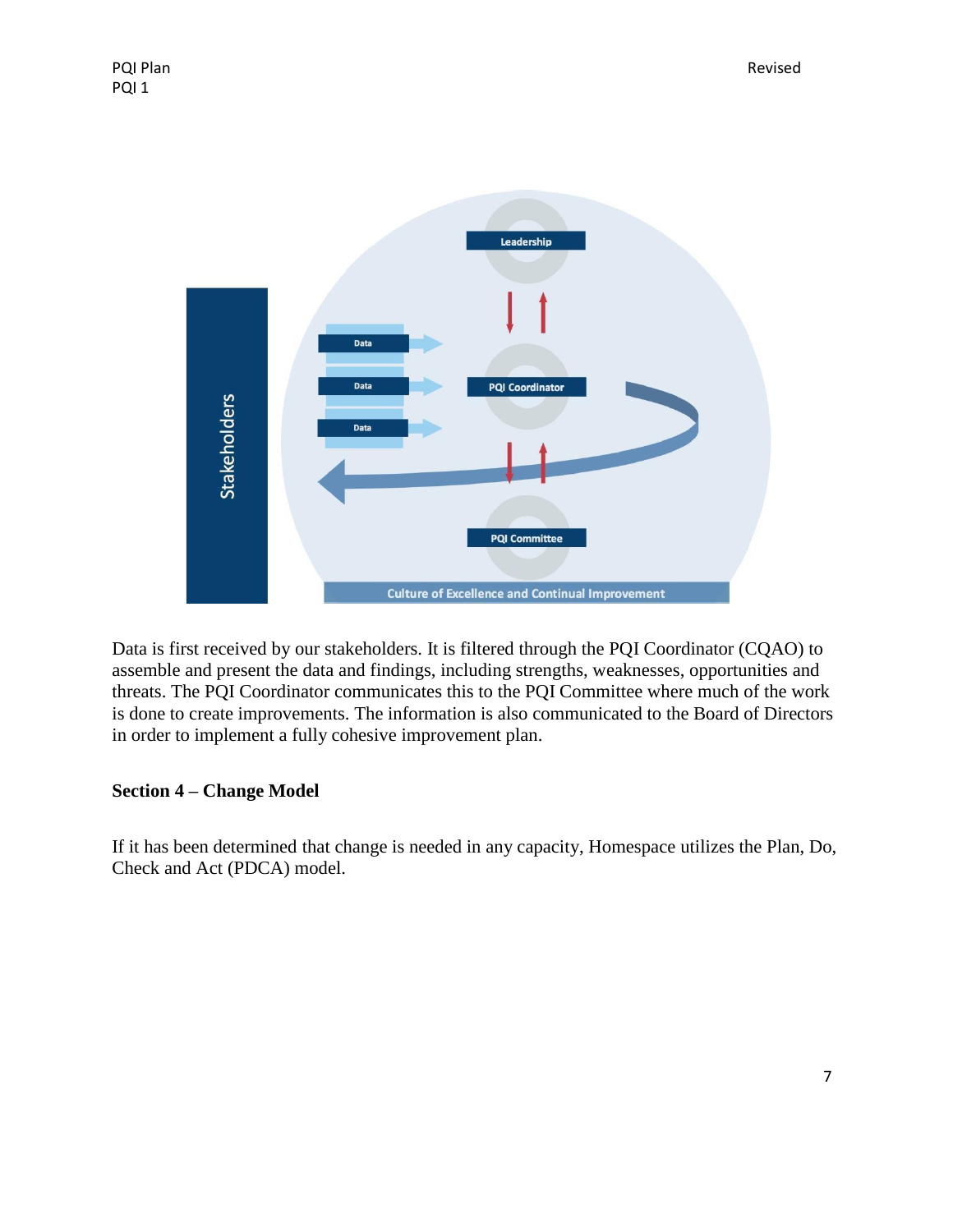

This model is flexible enough to adapt to a multitude of situations and contexts. It provides the PQI Committee and Coordinator enough structure and guidance to help develop and visualize Improvement Plans. Much of the data that Homespace receives is not indicative of change, but when it is, it is placed in an improvement plan and follows the PDCA model.

PLAN: This phase allows us to fully identify what the problem or area of improvement is, create a list of data to be collected, persons involved and a timeline. We identify goals, objectives and measurement outcomes to ensure that once the plan is enacted, we are able to measure its success and address any byproducts of the plan.

DO: The proposed plan is put into motion with check-ins and monitoring from the team as stated in the improvement plan.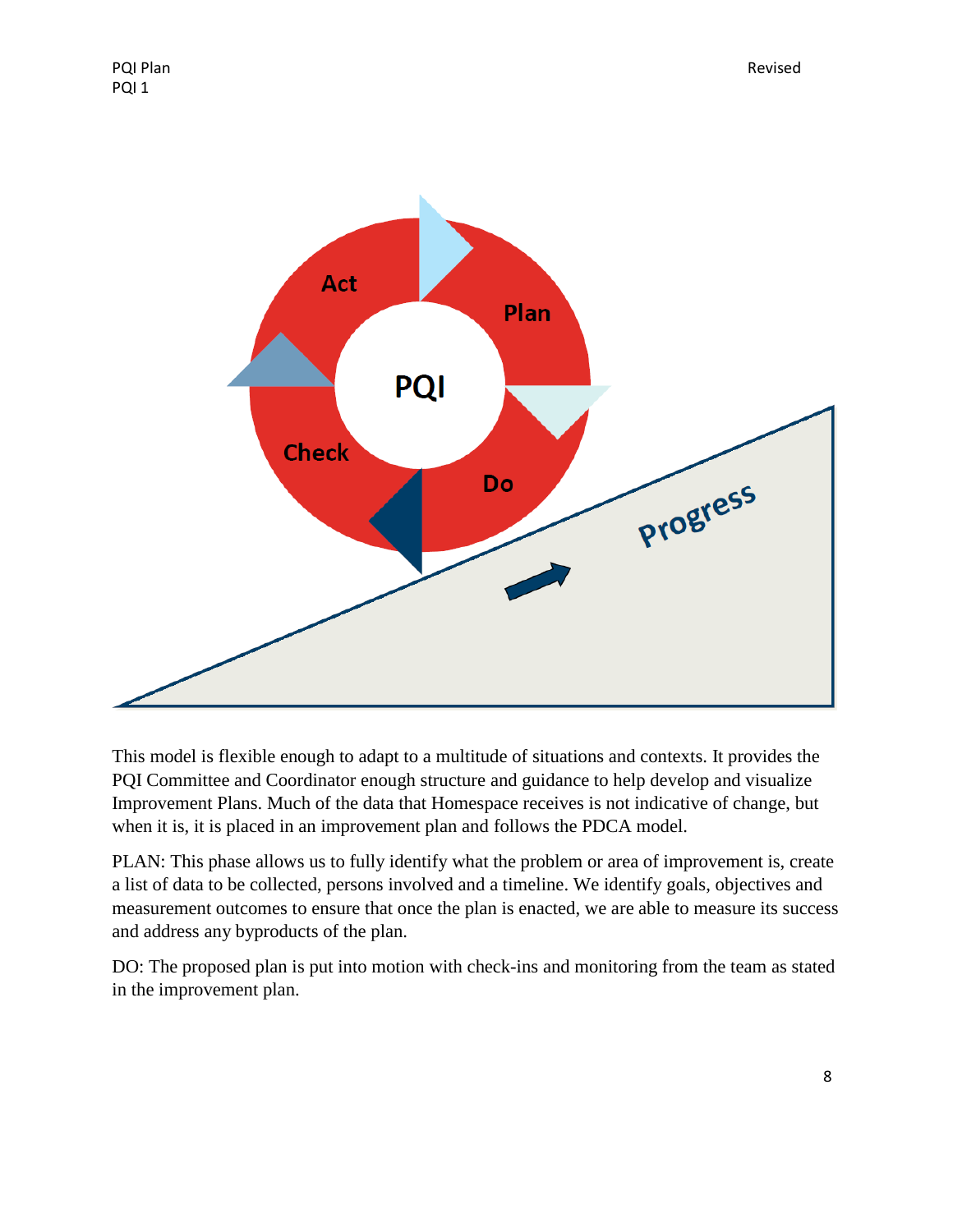CHECK: In this phase, the work is reviewed for positive and negative aspects of the change put into place. The plan will be compared with set measurement outcomes and evaluated to determine efficacy.

ACT: In this phase, we will make the determination if the change that was implemented was an improvement. If so, the change will be accepted and implemented. If it was not an improvement or the change produced negative byproducts, we will return to the previous mode of operation and implement the model of change again in order to develop a new plan for improvement.

#### **Section 5 – Improvement Plans**

An Improvement Plan will be implemented for the following reasons:

- When data collected through PQI indicates an area of concern (opportunity, weakness or threat)
- Increase administrative functions that need greater efficiency
- Correct under-performing programs
- For successful programs that Homespace would like to see grow or meet a new need

#### **Section 6 – Areas of Measurement**

For each program at Homespace, there are four types of indicators that are collected: outputs, outcomes, quality indicators and administrative review.

Typically, outputs look at the productivity of a program or department. It provides an indication of how much service is provided. Outcomes focus on whether or not the work that we conducted (outputs) actually created the desired change.

Along with the indicators for program performance, Homespace measures the quality of services. In addition to annual Client Satisfaction surveys, audits are conducted on all case files to ensure the following: 1) the quality of the work meets expectations, 2) necessary documentation is included, and 3) clients are receiving services that are delivered in an ethical and appropriate manner. Results of the client surveys and the file reviews are summarized and included in the PQI Quarterly Report.

#### **Section 7 – Data Collection & Aggregation**

Data is collected on a quarterly basis and is reviewed for accuracy, completeness, and timeliness. The resulting information is presented to the PQI committee for review and discussion to determine both trends that need to be addressed and any recommended improvement. Data are collected and reported in the following areas: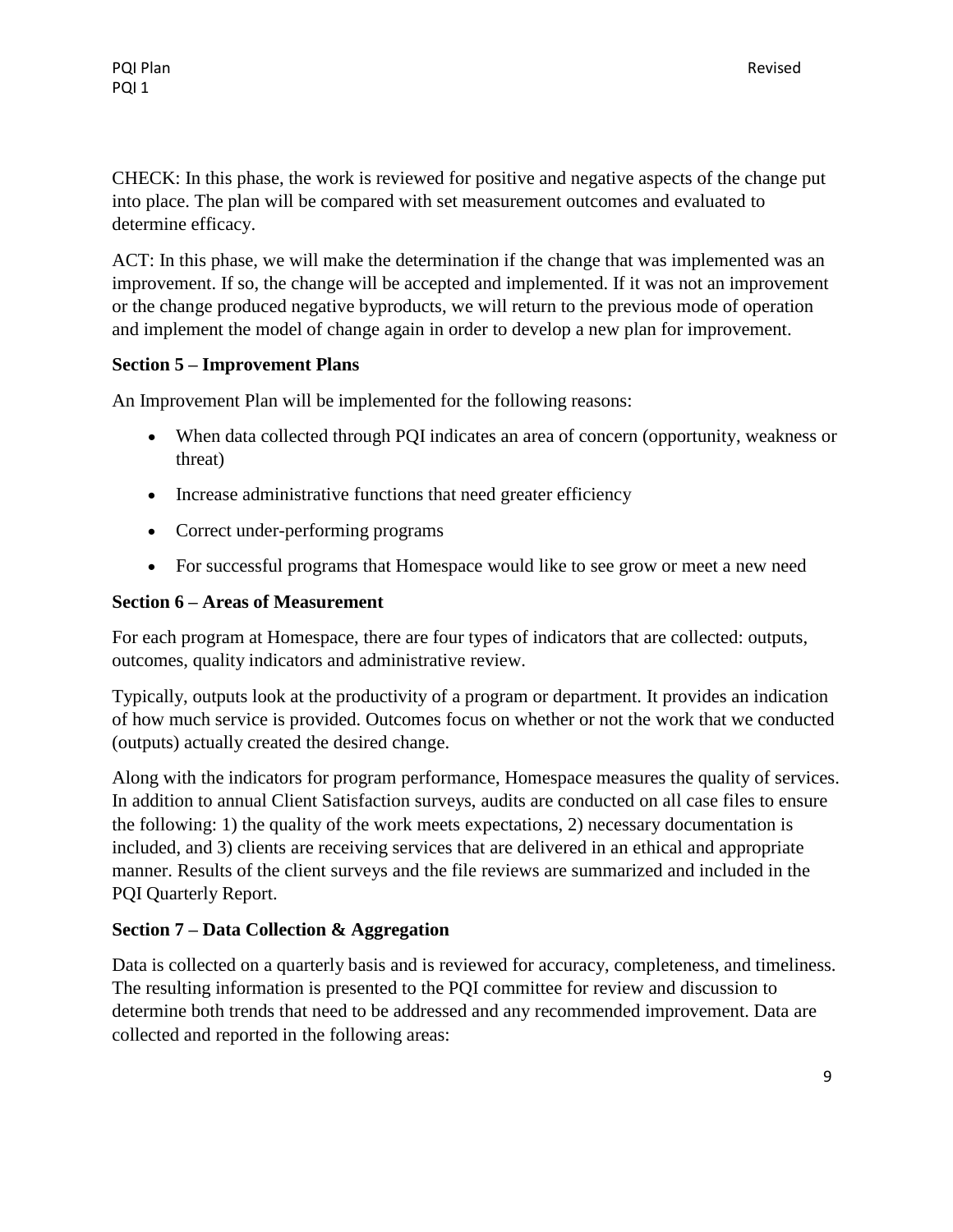- Client and program outcomes Logic Models for each service program
- Quality of programs and service delivery Case record review and Client Satisfaction Survey
- Management/operational performance Logic Model for Administration Financial/HR

### **Section 8 – Strategic & Annual Planning Procedures**

The Strategic Plan is reviewed and updated every four years, but progress towards goals is reviewed quarterly by the Board of Directors and other committees as appropriate. The Strategic Plan is updated regularly to account for current trends, needs and opportunities. Identifying the strengths and challenges that will help or hamper positive organizational growth is an important part of plan development.

The Board of Directors (BOD) engages in a regular strategic planning process in which it analyzes economic, demographic and policy trends and develops strategies to sharpen and deepen Homespace's impact on the individuals being served. The BOD works with staff to evaluate program performance and continuously improve program quality.

Homespace's management team creates and manages an annual work-plan, which lays out goals and priorities across the agency. This is reviewed and evaluated during the quarterly PQI meetings. A year-end summary of progress toward meeting these goals is included in the annual PQI report.

### **Section 9 – PQI Operational Procedures**

The PQI team is responsible for promoting and participating in the PQI process, including the operational procedure outlined below:

- Identify long-term and short-term strategic goals
- Identify areas for improvement to help the organization meet those goals
- Develop projected solutions for quality improvement
- Set improvement targets
- Develop outcome measures and indicators
- Meet reporting requirements
- Participate in objective data interpretation
- Apply data to improve practices and outcomes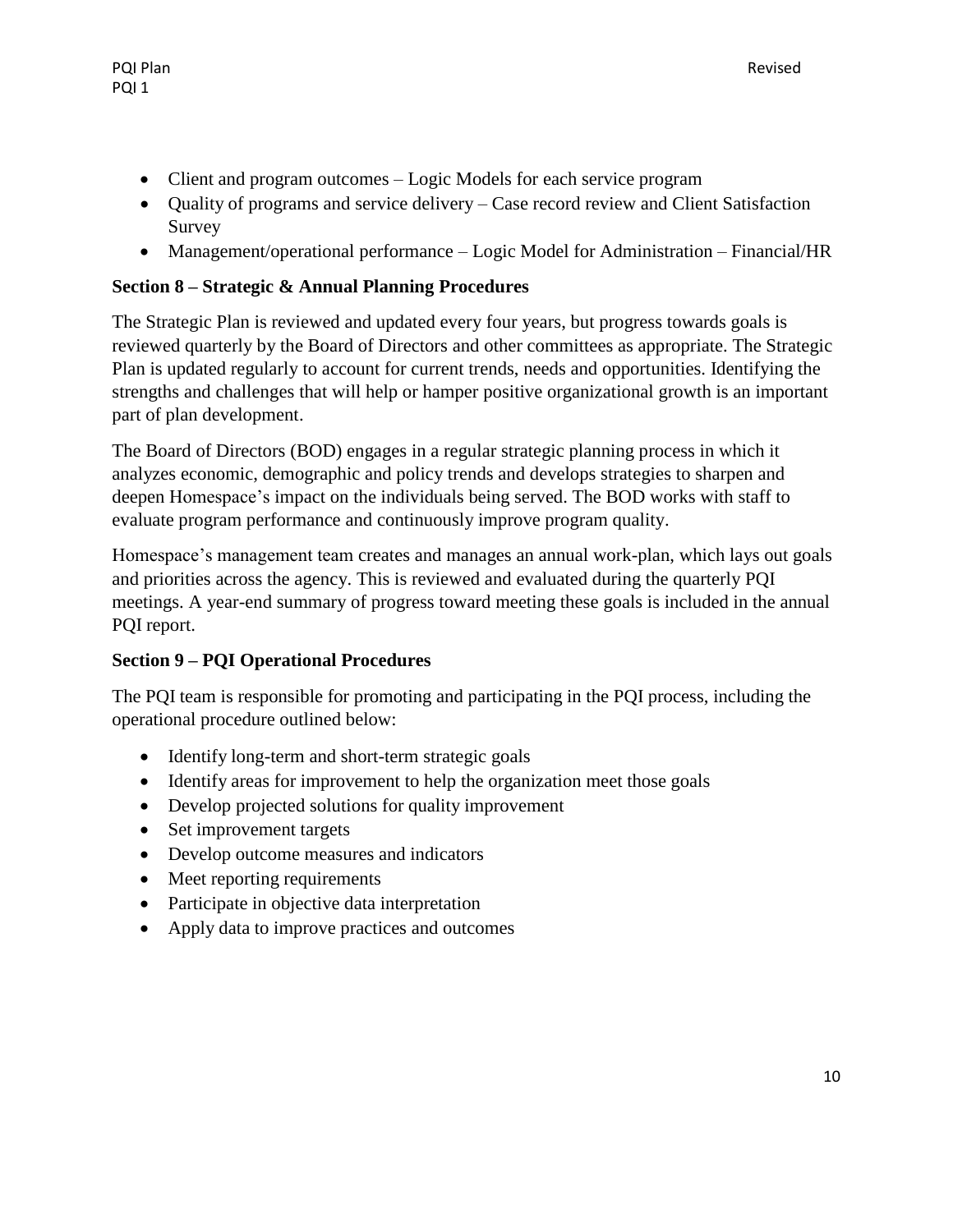### *Performance and Quality Improvement*

## **Program/Project/Operation: Administration**

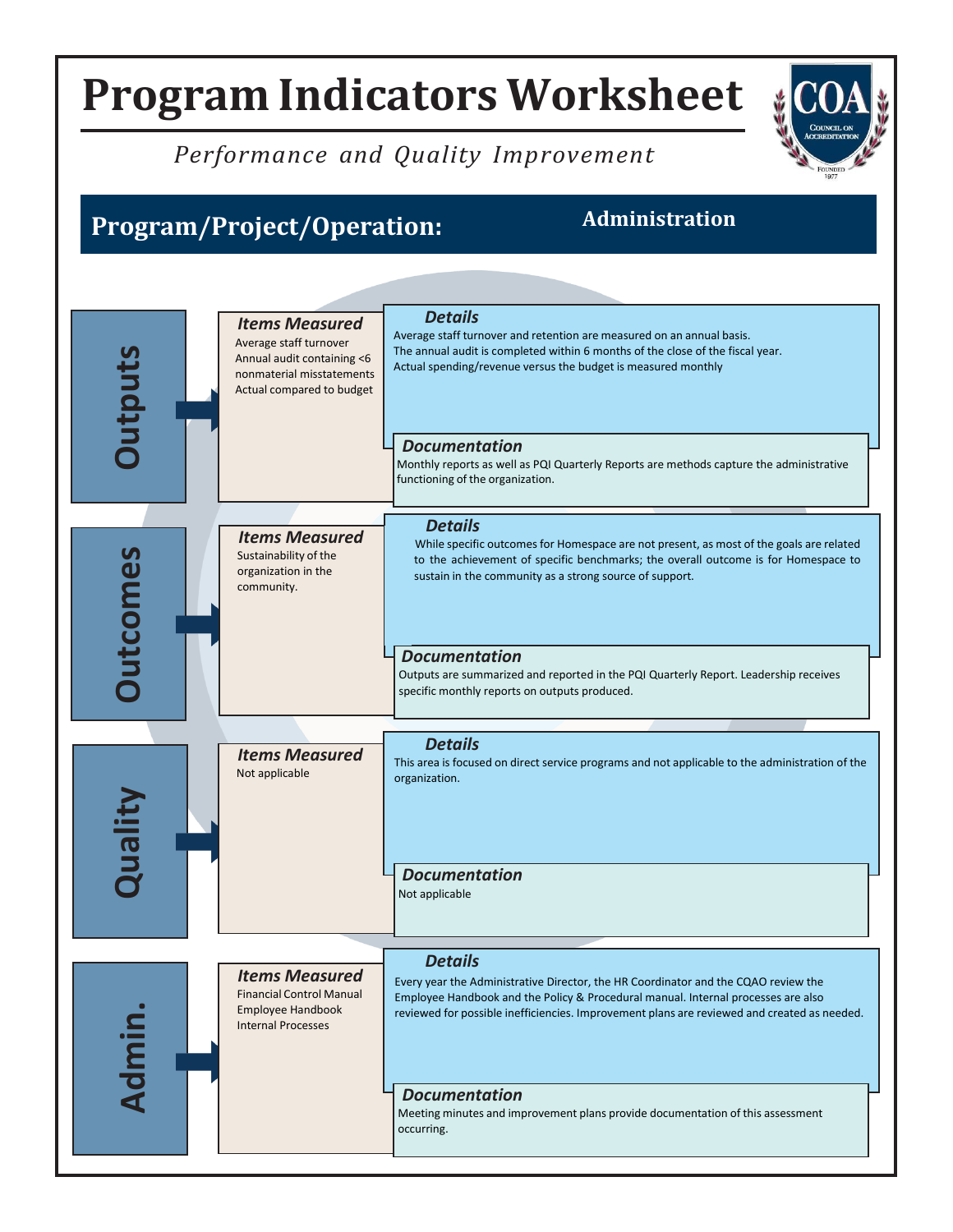## *Performance and Quality Improvement*

## **Program/Project/Operation: Next Step**

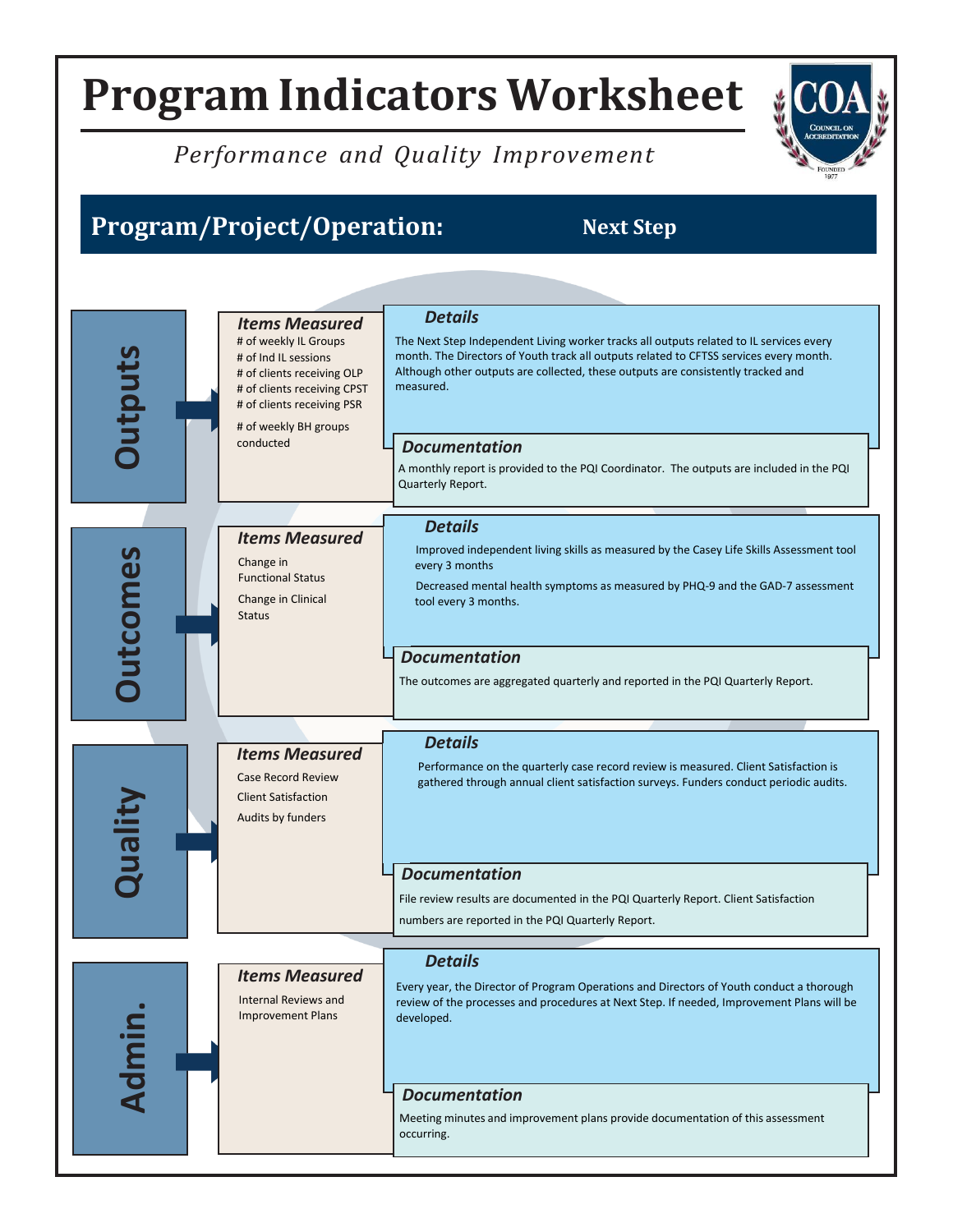## *Performance and Quality Improvement*

## **Program/Project/Operation: Second Chance Home**